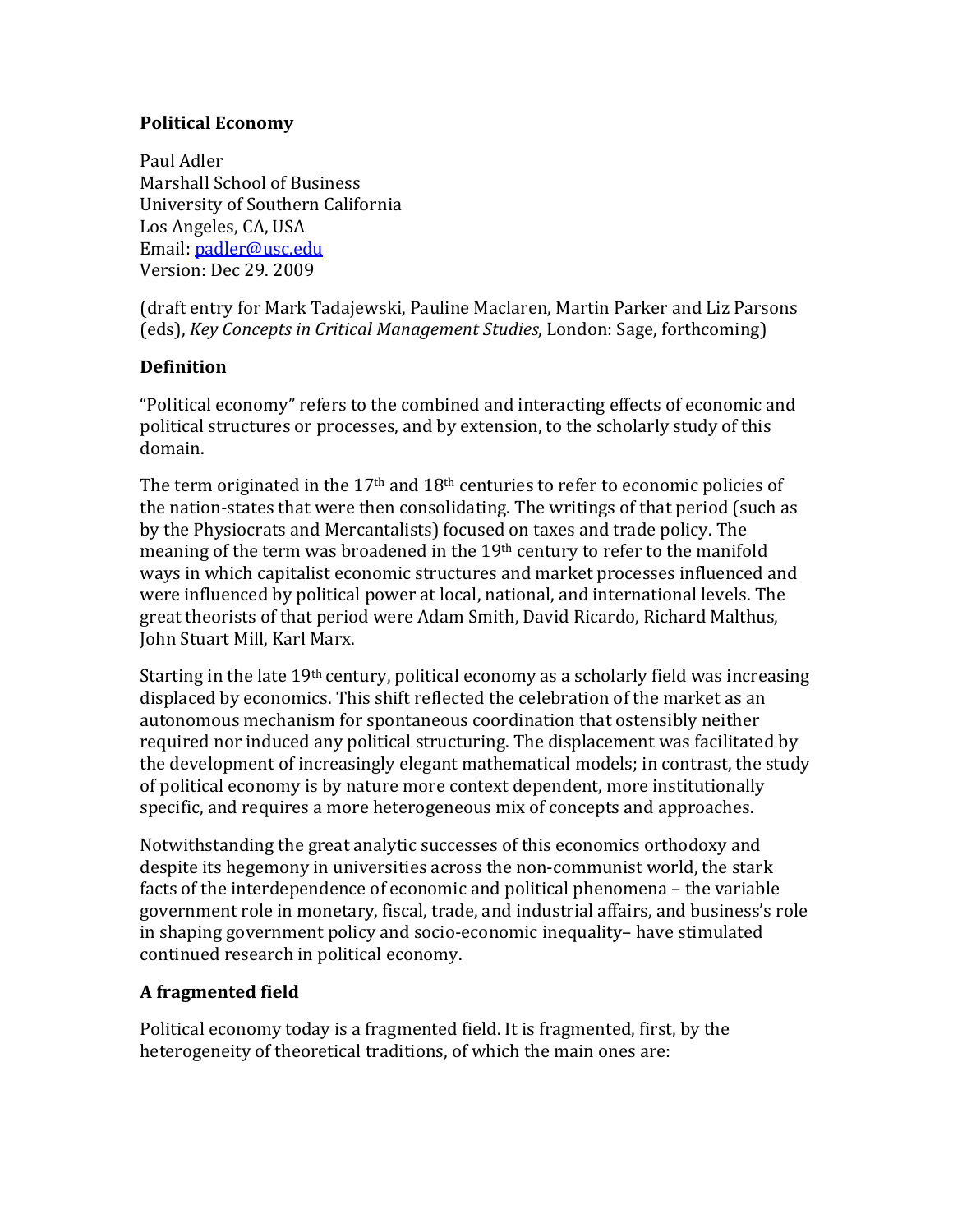(a) **class-based**, in the form of (i) a Marxist or Marxist inspired tradition, building on scholars such as Ernest Mandel, Michel Algietta, Giovanni Arrighi, Robert Brenner, Paul Baran, Paul Sweezy, David Gordon, Richard Edwards, and Michael Reich; and (ii) a "post-Keynesian" tradition, in the work of scholars such as Hyman Minsky and James Crotty;

(b) **institutionalist**, which differs from the first mainly by its less economic and more sociological roots, building on Marx but also on Thorstein Veblen, John R. Commons, and Karl Polanyi: some key contemporary scholars in this tradition are Paul Evans, Fred Block, Geoffrey Hodgson, and William Lazonick; this tradition has been particular strong in international political economy and in a growing body of feminist political economy;

(c) **rational choice**, where the "mainstream" economic tradition addresses the political economy domain using its standard tools and concepts, via (i) "public" economics" -- the study of how government tax and expenditure policies affects individuals and firms, and how a "social-welfare maximizing" policy maker should design these policies; and (ii) "public choice" theory, which extends the *homo economicus* model to politics by assuming that politicians behave in ways that maximize their individual self-interest. The more adventurous edges of this orthodox research have rejoined heterodox political economy's interest in exploring the origins of institutions and cultures.

# The various uses of political economy in CMS

As a resource for critical management studies, political economy can be contrasted with several other popular approaches to CMS, most notably those focused on culture and those grounded in phenomenology and symbolic interactionism that give priority to the social construction of shared meanings. Political economy research also differs from some other strands of CMS in its reliance on an epistemology that is more typically critical-realist if not simply positivist.

Political economy figures in CMS in two main ways: (a) as an argument about the importance of the broader, "macro" structures of political economy to the activity within and the behavior of organizations (mainly business organizations), and (b) as the study of the "micro" political-economic structuring of relations within and between organizations themselves.

Concerning the former, macro approach, critical management studies has argued against a long tradition within management studies has sought to assert its independence from the broader fields of sociology, economics, or political economy. CMS researchers have argued that such a conceptual strategy risks naturalizing features of contemporary organizations, making their historically contingent features-- and most notably their specifically capitalist features -- appear inevitable and universal. The CMS critique is exemplified in labor process theory (which I take to be part of the broader CMS field, notwithstanding its opposition to the poststructuralist stands of theory that have been popular within CMS): labor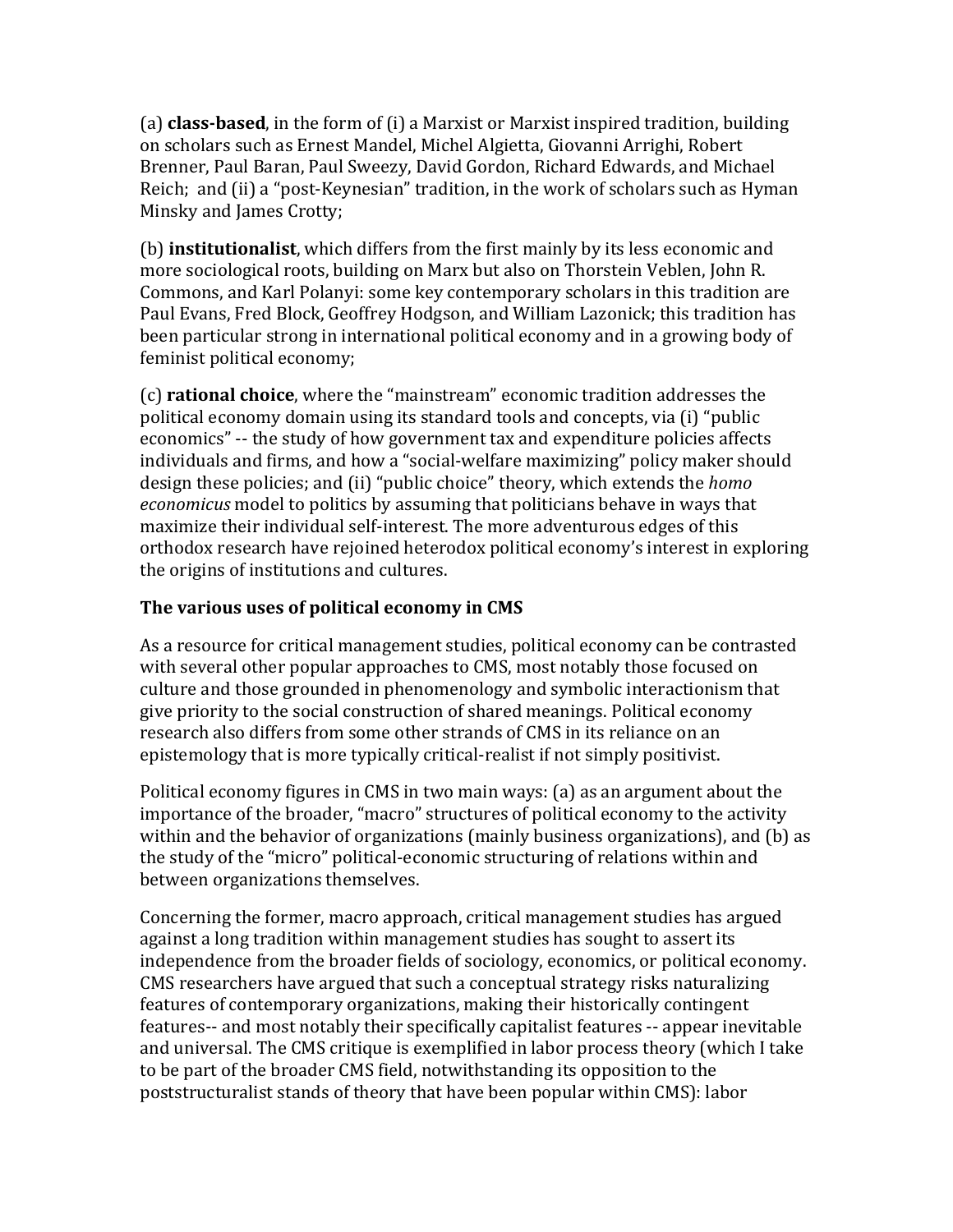process theorists have long argued that we miss the essential if we fail to noted the pervasive effect on organizational structure and process of the class antagonism between workers and managers (as representatives of capital within the firm). Marxist political economy has been particularly strongly represented in this line of work (reviewed in Adler 2009; Adler forthcoming). Studies of the mutations in the macro structures of political economy have been linked to changing subjective identities via a number of paths discussed by theorists such as Karl Marx, Norbert Elias, and Jürgen Habermas. We should note too some writing on the politicaleconomic analysis of the emergence of CMS itself (Hassard et al. 2001).

Macro political economy has been also informed critically oriented research on the strategic conduct of firms. Hymer's Marxist analysis of multinational corporations was a very influential precursor. Marens (2009) discusses a range of Marxistinspired political economy scholarship and its significance for corporate strategy and structure. Political economy has also informed CMS critiques of corporate claims to social responsibility: see e.g. Banerjee (2009). CMS has to date had little to say about strategic action by organizations (business or advocacy groups) oriented towards the polity and its policies: Jacobs (1999) and Levy (e.g. Levy and Egan 2003) are exceptions.

As concerns the micro perspective on the political economy of organizations themselves, Mayer Zald and J. Kenneth Benson were important precursors for CMS work that aimed to reveal the political stakes of apparently neutral technical/administrative exigencies. Michael Burawoy (1979) argued that the firm should be understood as a political-economic structure with its own internal "state apparatus." Pfeffer and Salancik's "resource dependency" theory provides a political-economic theory of interfirm behavior, integrating economic profit and political power considerations in the analysis of corporate board interlocks and other strategic ties: Mark Mizruchi (Mizruchi and Yoo 2002) and Donald Palmer (Palmer and Barber 2001) continue a long tradition of Marxist research that studies the ways these ties reflect and enact macro-level class structures.

### **Further reading**

For overviews of the competing perspectives in political economy, see Caporaso and Levine (1992) and Miller (2008). Ackroyd et al. (2005) provide an overview of various strands of research on work and organizations that are strongly grounded in political economy.